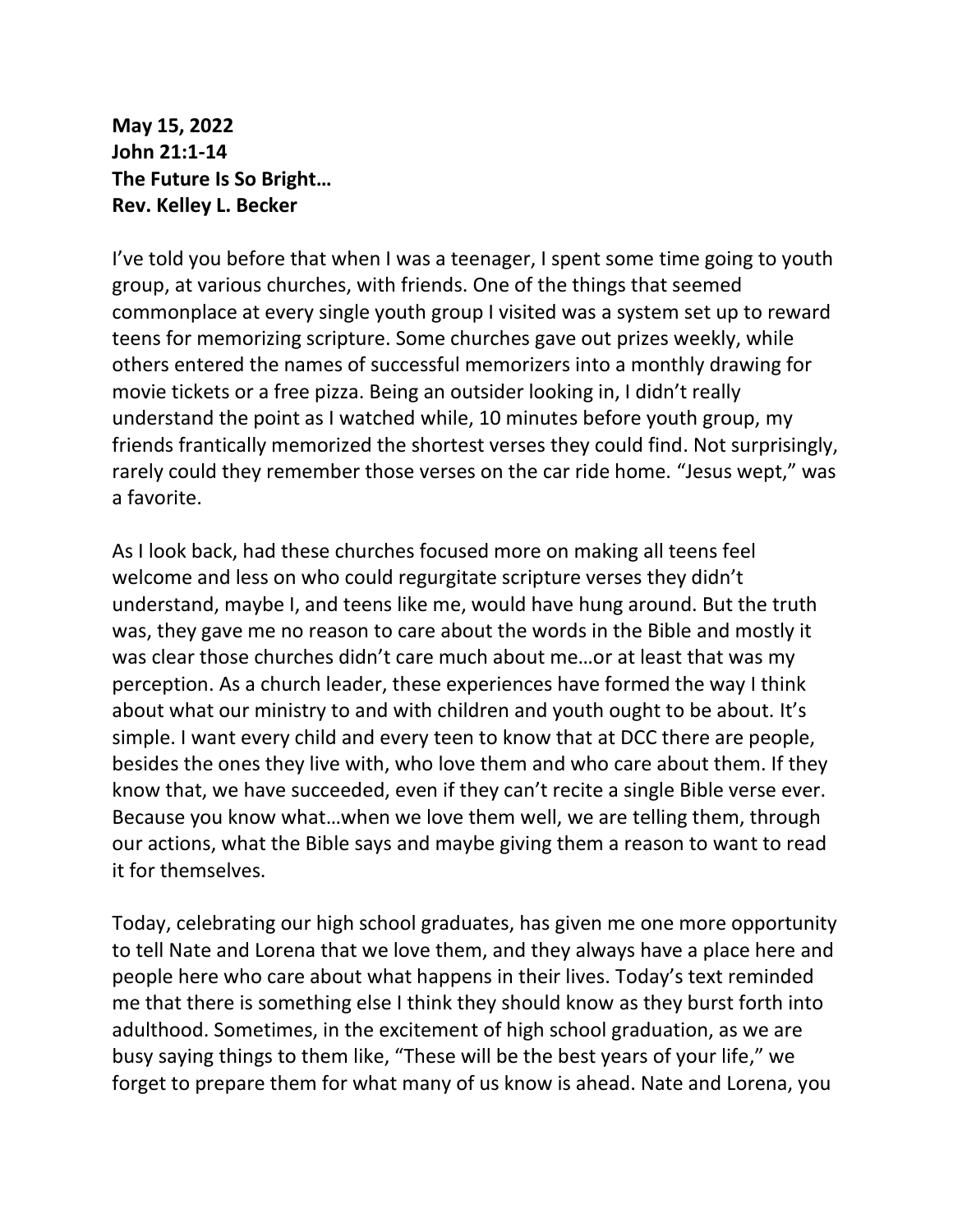are going to make mistakes and some of them will feel so big that you will fear you won't recover from them. I want you to know that you will. You will find hope, forgiveness, grace, and purpose on the other side of even your biggest mistakes. I promise.

Our scripture this morning, John 21:1-19, is a story primarily about Peter and his mistakes and how Jesus responds to him knowing he had stumbled a bit. **21** After these things Jesus showed himself again to the disciples by the Sea of Tiberias, and he showed himself in this way. **<sup>2</sup>**Gathered there together were Simon Peter, Thomas called the Twin, Nathanael of Cana in Galilee, the sons of Zebedee, and two others of his disciples. **<sup>3</sup>** Simon Peter said to them, "I am going fishing." They said to him, "We will go with you." They went out and got into the boat, but that night they caught nothing.

**4** Just after daybreak, Jesus stood on the beach, but the disciples did not know that it was Jesus. **<sup>5</sup>** Jesus said to them, "Children, you have no fish, have you?" They answered him, "No." **<sup>6</sup>**He said to them, "Cast the net to the right side of the boat, and you will find some." So they cast it, and now they were not able to haul it in because there were so many fish. **<sup>7</sup>** That disciple whom Jesus loved said to Peter, "It is the Lord!" When Simon Peter heard that it was the Lord, he put on his outer garment, for he had taken it off, and jumped into the sea. **<sup>8</sup>** But the other disciples came in the boat, dragging the net full of fish, for they were not far from the land, only about a hundred yards off.

**<sup>9</sup>**When they had gone ashore, they saw a charcoal fire there, with fish on it, and bread. **<sup>10</sup>** Jesus said to them, "Bring some of the fish that you have just caught." **<sup>11</sup>** So Simon Peter went aboard and hauled the net ashore, full of large fish, a hundred fifty-three of them, and though there were so many, the net was not torn. **<sup>12</sup>** Jesus said to them, "Come and have breakfast." Now none of the disciples dared to ask him, "Who are you?" because they knew it was the Lord. **<sup>13</sup>** Jesus came and took the bread and gave it to them and did the same with the fish. **<sup>14</sup>** This was now the third time that Jesus appeared to the disciples after he was raised from the dead.

**<sup>15</sup>**When they had finished breakfast, Jesus said to Simon Peter, "Simon son of John, do you love me more than these?" He said to him, "Yes, Lord; you know that I love you." Jesus said to him, "Feed my lambs." **<sup>16</sup>** A second time he said to him, "Simon son of John, do you love me?" He said to him, "Yes, Lord; you know that I love you." Jesus said to him, "Tend my sheep." **<sup>17</sup>**He said to him the third time, "Simon son of John, do you love me?" Peter felt hurt because he said to him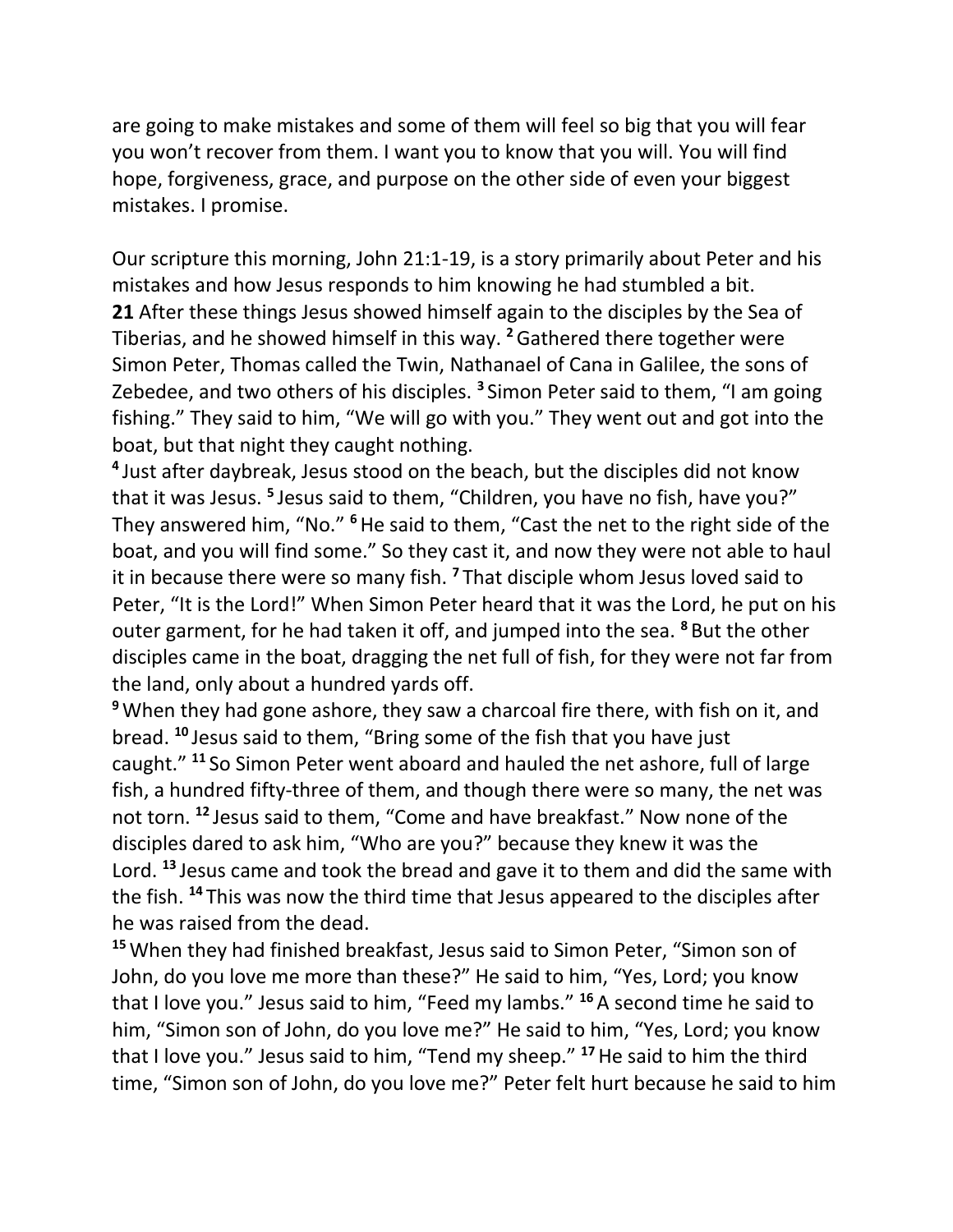the third time, "Do you love me?" And he said to him, "Lord, you know everything; you know that I love you." Jesus said to him, "Feed my sheep. **<sup>18</sup>** Very truly, I tell you, when you were younger, you used to fasten your own belt and to go wherever you wished. But when you grow old, you will stretch out your hands, and someone else will fasten a belt around you and take you where you do not wish to go." **<sup>19</sup>** (He said this to indicate the kind of death by which he would glorify God.) After this he said to him, "Follow me."

Chapter 21 is the last chapter in the Gospel of John. If you were here last week, you heard me read the last part of chapter 20, which sounds very much like how we might imagine a gospel author would want to end their book, "Now Jesus did many other signs in the presence of his disciples that are not written in this book. **<sup>31</sup>** But these are written so that you may continue to believe that Jesus is the Messiah, the Son of God, and that through believing you may have life in his name." And then we turn the page and there is chapter 21 with another post resurrection story. You should know that scholars think this chapter was added later. Someone, probably someone connected with the author of John's community, wrote this little addition, although, to be clear, this chapter appears in all the ancient manuscripts of this Gospel.

Nobody knows for sure why whoever wrote it did so, but based on its contents, we could guess that maybe the community wanted to clean Peter's story up a little bit. I mean, he denied Jesus three times and after Jesus's death, he went with the Beloved Disciple to the tomb, seeing that Jesus's body wasn't there, he went away to hide. Peter was an important leader in the early church, it makes sense that early Christians would want something they could point to that says, "See, Jesus forgave Peter and commissioned him to continue his work."

At the beginning of this story, it still doesn't look good for Peter. He announced to 6 other disciples present that he was going fishing. But not the kind of fishing you do when you want to take your mind off your problems. You know, where you drop a line in the water, pop open a Mountain Dew and chill. No, this was "I make my living fishing," kind of fishing. Essentially, the disciples went back to doing what they were doing before they met Jesus. It was as if Jesus had never happened. This story even takes place in Galilee. The disciples left Jerusalem and went back where they came from and essentially picked up where they left off. So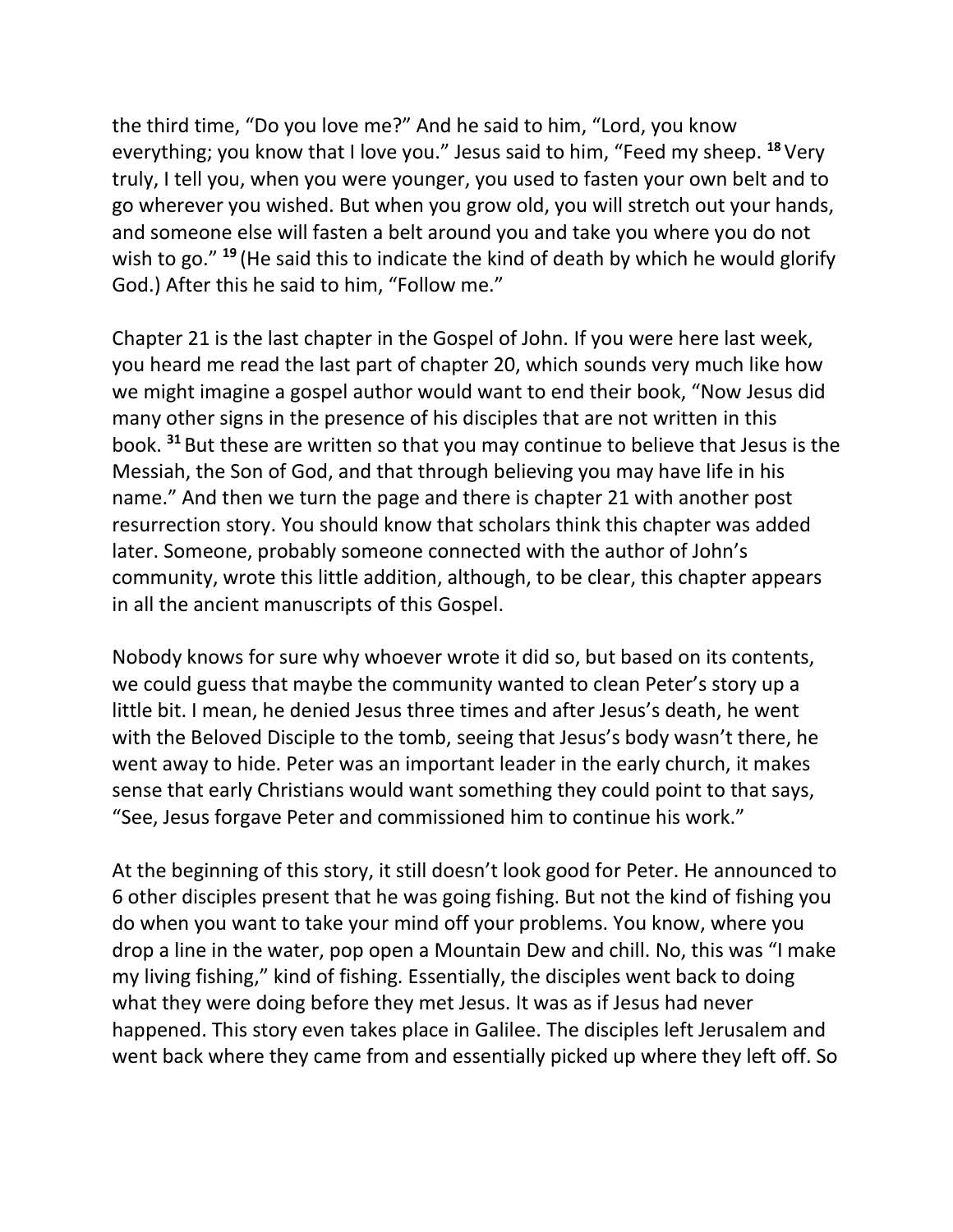much for resurrection, new life, and bringing about the kin-dom of God. And that's where Jesus found them.

The disciples fished all night and didn't catch anything. Are we surprised that nighttime did not yield good things in the Gospel of John? No, we aren't! Why? Because we've seen before that night/darkness is a symbol for unbelief in this Gospel. We've seen it again and again, beginning with the story of Nicodemus, who came to Jesus at night to ask questions and went away unable to see what Jesus had come to reveal.

At daybreak, though, as they approached land, Jesus, whom they did not recognize, suggested they try casting the net on the right side of the boat. They did and caught lots of fish. This display of abundance having enough and more than enough, caused the disciples to recognize Jesus. They were accustomed to there being more than enough when Jesus was around…think about the water to wine sign at the wedding and the time Jesus served thousands of people from a little bit of bread and fish. In the Gospel of John, these signs have pointed us to the over-the-top abundance of God.

When Peter heard that the guy on the shore was Jesus, he put on his outer garment and jumped into the sea. I wonder if Peter thought that if he swam to shore, he would get there first. Maybe he wanted to talk to Jesus alone, before the others got there. Peter, who had three times denied Jesus. Peter, who was now found by Jesus, back in Galilee, fishing, as if he their three years together had never happened. Maybe, assuming Jesus was going to say some hard things to him, Peter raced to him so he would say them privately. Maybe Peter didn't want his shame broadcast to the other disciples. It was enough that he lived with it everyday.

Whatever Peter thought Jesus would want to say to him, I bet it was not what we hear Jesus say, "Come and have breakfast." Jesus invited Peter and the others to eat with him that day. He broke the bread and gave it to them, along with the fish. They ate. I wonder what they talked about around that fire, a fire that might have reminded Peter of the fire he was warming himself by after Jesus's arrest, when he was asked if he was one of his disciples. What was going through Peter's mind as they finished eating, as the charcoal began to cool off in the morning air?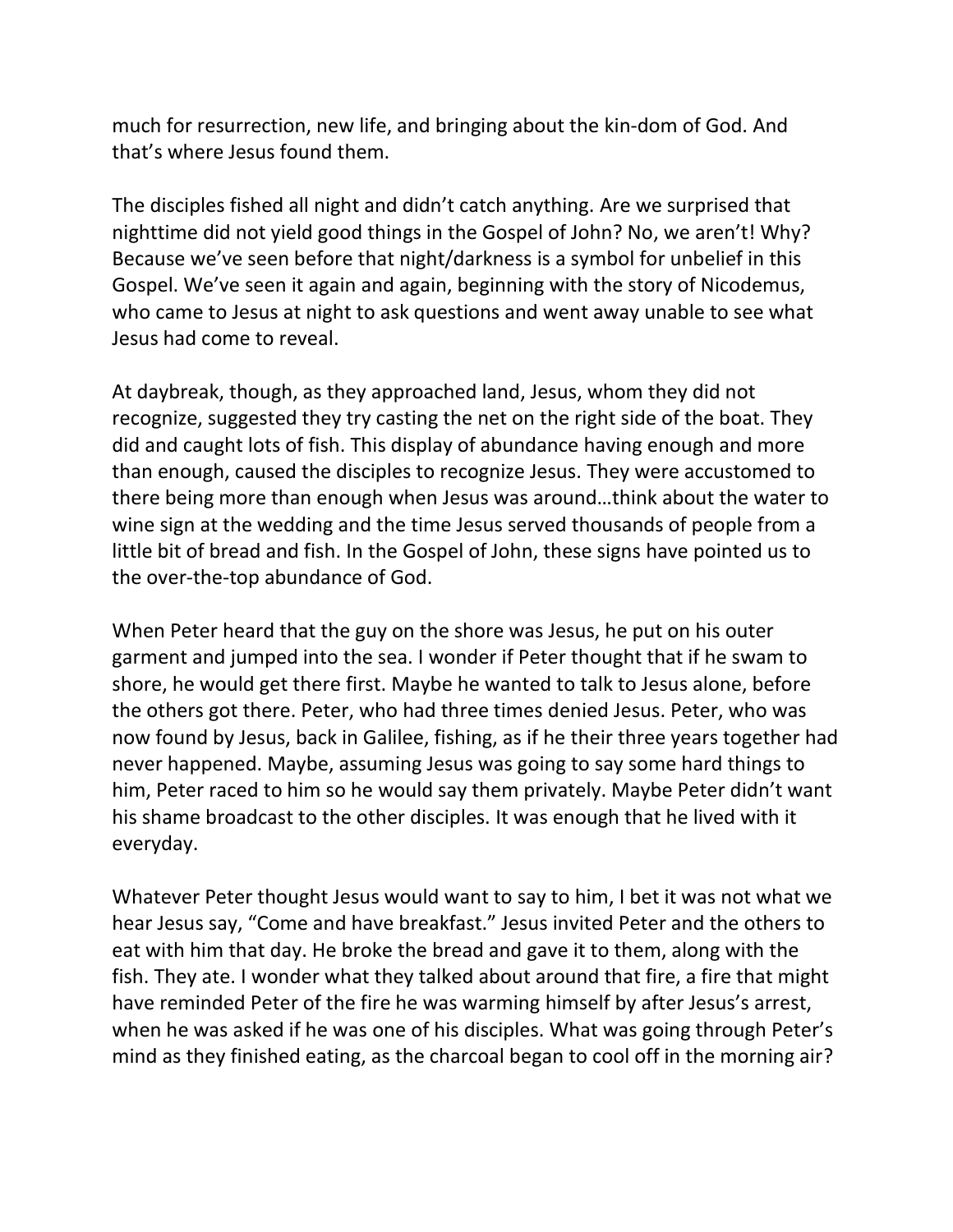After breakfast, Jesus finally addressed Peter, "Do you love me?" It was a reasonable question given Peter's denial, given the speed with which he seemed to have gone back to his old life. He asked him that three times and three times Peter said, "Yes." Each time Peter answered him, Jesus told him to feed or tend his sheep. Jesus knew Peter's heart and, certainly, Jesus knew how scary the night of his arrest was for all of them. He didn't shame or berate Peter. There was no judgement. But there was accountability. Peter denied Jesus three times and three times Jesus asked Peter if he loved him, "Do you mean what you say this time? Is this the truth? And if you do mean it, the way to live into it is by taking care of each other and the ones who are most vulnerable. Feed my sheep."

Jesus reminds us here that love doesn't shame, it invites us into relationship, into our better selves, and back to the table. Love feeds us and nourishes us. It helps us prepare to make the next right decision, to sort ourselves out, and to live into what we believe…about ourselves, other human beings, and God. This story shows us that even when we do the unthinkable, whatever the unthinkable is, it is never too late to swim to shore, allow ourselves to be nourished and cared for, and to do things differently.

This is true for all of us, and it would serve us well to remember this because we all make mistakes that hurt ourselves and hurt other people. Raise your hand if you have made a serious mistake and hurt yourself or someone else. Nate and Lorena, do you see this? You are in a room full of people who are among the kindest, most compassionate, intelligent, purpose-driven people I have ever met. They serve each other and this community selflessly. And they have all messed things up from time to time. And yet…here we are, gathered in this space to keep learning how to love better…how to love God, each other, and our neighbors better. And sometimes they come, needing to be reminded that the love they share with other people is for them too.

In a world that can sometimes make us afraid to do or say the wrong things, I want this lesson to be real to you, so I asked some of the people in this faith community to share with me a mistake they made when they were 18-22 years old, as evidence that the mistakes that you will make as you learn to adult will not keep you from living into the person you were created to be. And they generously shared them.

Somebody in this room went to college on a full scholarship and partied like a rock star and lost it all.